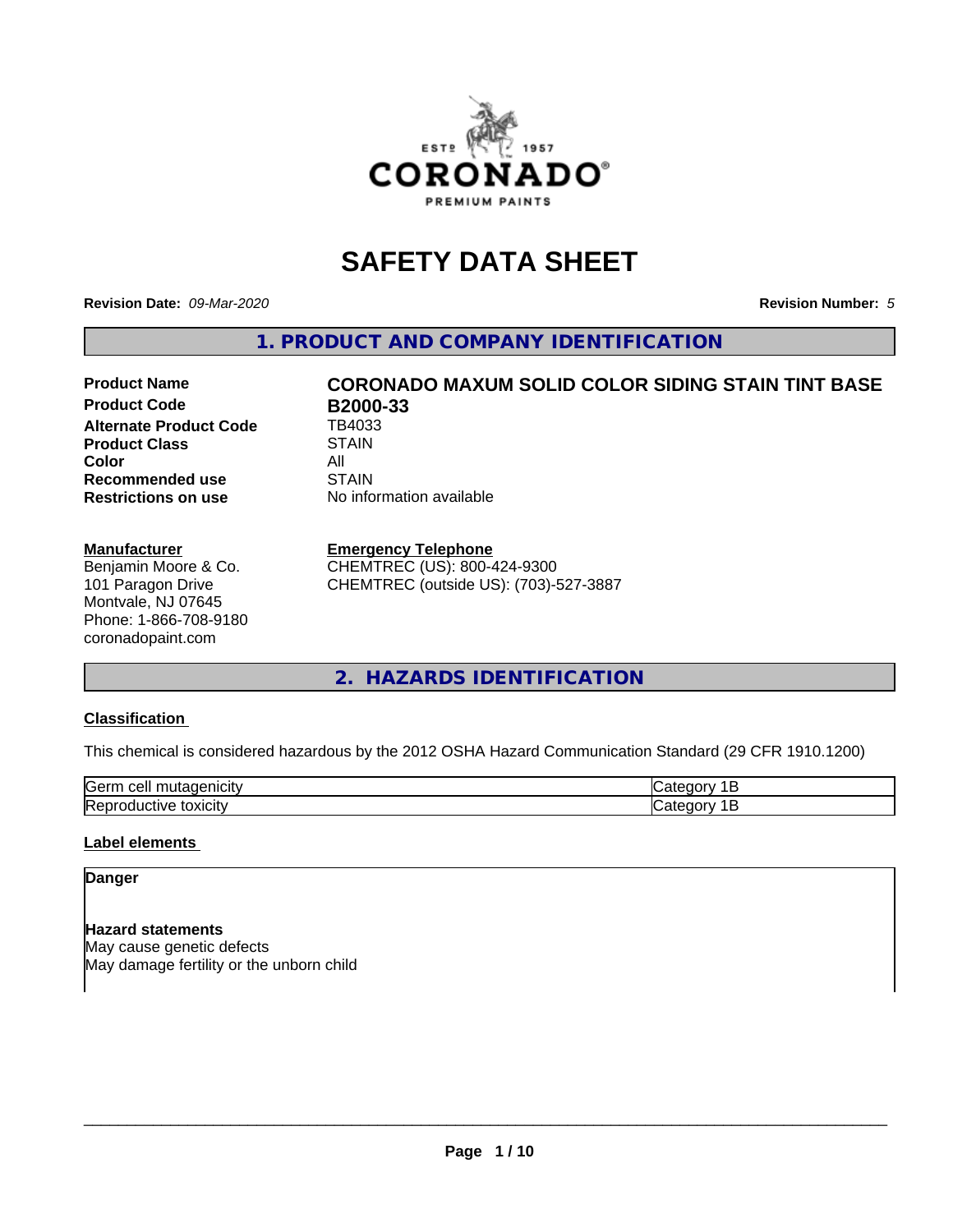

**Appearance** liquid **Odor in the original of the original of the original of the original of the original of the original of the original of the original of the original of the original of the original of the original of t** 

#### **Precautionary Statements - Prevention**

Obtain special instructions before use Do not handle until all safety precautions have been read and understood Use personal protective equipment as required

#### **Precautionary Statements - Response**

IF exposed or concerned: Get medical advice/attention

#### **Precautionary Statements - Storage**

Store locked up

#### **Precautionary Statements - Disposal**

Dispose of contents/container to an approved waste disposal plant

#### **Hazards not otherwise classified (HNOC)**

Not applicable

#### **Other information**

No information available

# **3. COMPOSITION INFORMATION ON COMPONENTS**

| <b>Chemical name</b>                                                         | CAS No.       | Weight-%    |
|------------------------------------------------------------------------------|---------------|-------------|
| Titanium dioxide                                                             | 13463-67-7    | $10 - 15$   |
| Nepheline syenite                                                            | 37244-96-5    | $5 - 10$    |
| Diatomaceous earth                                                           | 61790-53-2    | l - 5       |
| Propylene glycol                                                             | $57 - 55 - 6$ | $-5$        |
| Zinc oxide                                                                   | 1314-13-2     | 1 - 5       |
| Propanoic acid, 2-methyl-, monoester with<br>2,2,4-trimethyl-1,3-pentanediol | 25265-77-4    | 1 - 5       |
| Sodium C14-C16 olefin sulfonate                                              | 68439-57-6    | $0.1 - 0.5$ |
| Carbamic acid, 1H-benzimidazol-2-yl-, methyl<br>ester                        | 10605-21-7    | $0.1 - 0.5$ |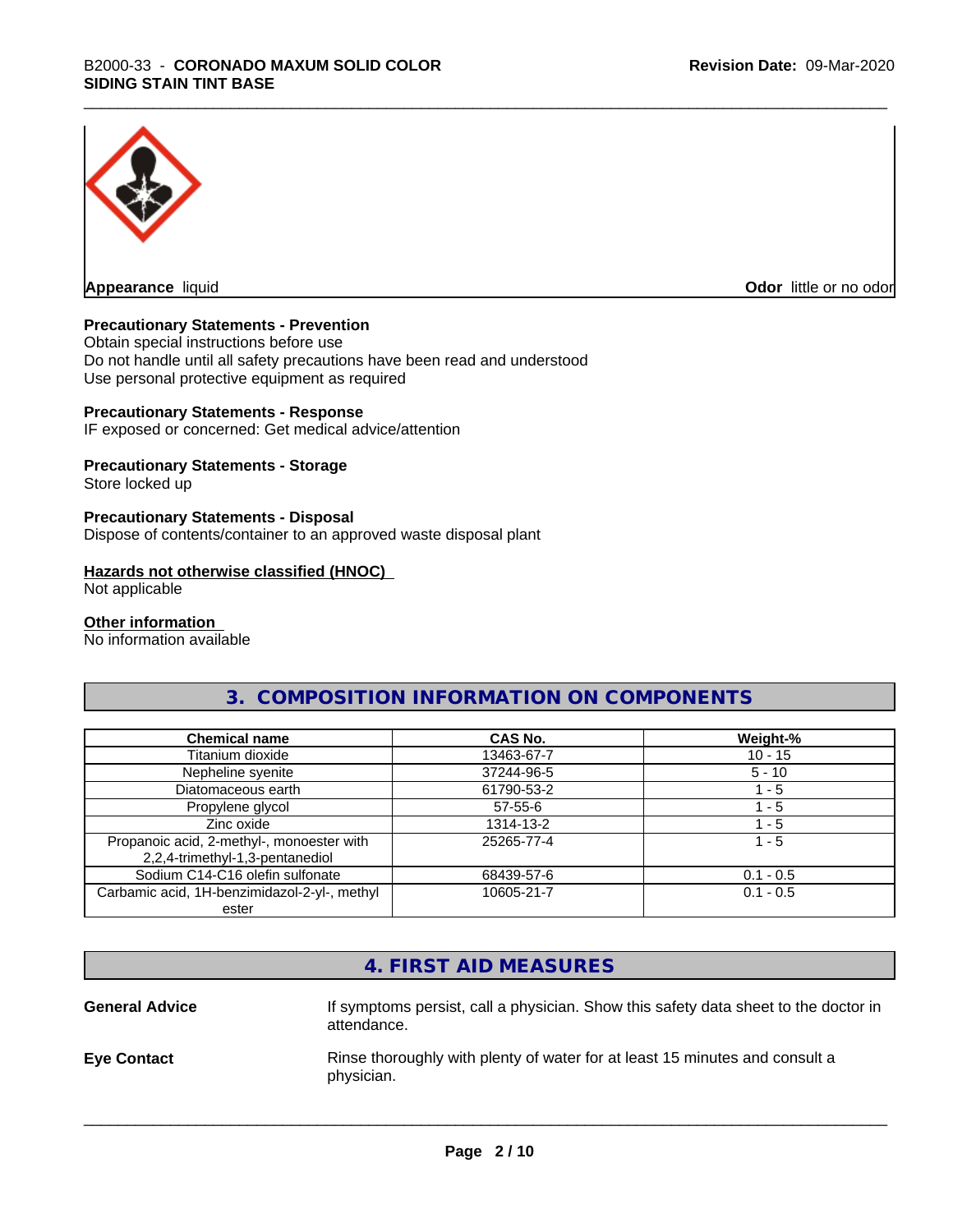| <b>Skin Contact</b>                              | Wash off immediately with soap and plenty of water while removing all<br>contaminated clothes and shoes. |
|--------------------------------------------------|----------------------------------------------------------------------------------------------------------|
| <b>Inhalation</b>                                | Move to fresh air. If symptoms persist, call a physician.                                                |
| Ingestion                                        | Clean mouth with water and afterwards drink plenty of water. Consult a physician<br>if necessary.        |
| <b>Most Important</b><br><b>Symptoms/Effects</b> | None known.                                                                                              |
| <b>Notes To Physician</b>                        | Treat symptomatically.                                                                                   |
|                                                  | 5. FIRE-FIGHTING MEASURES                                                                                |

| <b>Suitable Extinguishing Media</b>                                              | Use extinguishing measures that are appropriate to local<br>circumstances and the surrounding environment.                                   |  |  |
|----------------------------------------------------------------------------------|----------------------------------------------------------------------------------------------------------------------------------------------|--|--|
| Protective equipment and precautions for firefighters                            | As in any fire, wear self-contained breathing apparatus<br>pressure-demand, MSHA/NIOSH (approved or equivalent)<br>and full protective gear. |  |  |
| <b>Specific Hazards Arising From The Chemical</b>                                | Closed containers may rupture if exposed to fire or<br>extreme heat.                                                                         |  |  |
| Sensitivity to mechanical impact                                                 | No                                                                                                                                           |  |  |
| Sensitivity to static discharge                                                  | N <sub>0</sub>                                                                                                                               |  |  |
| <b>Flash Point Data</b><br>Flash point (°F)<br>Flash Point (°C)<br><b>Method</b> | Not applicable<br>Not applicable<br>Not applicable                                                                                           |  |  |
| <b>Flammability Limits In Air</b>                                                |                                                                                                                                              |  |  |
| Lower flammability limit:<br><b>Upper flammability limit:</b>                    | Not applicable<br>Not applicable                                                                                                             |  |  |
| Health: 2<br>Flammability: 0<br><b>NFPA</b>                                      | <b>Instability: 0</b><br><b>Special: Not Applicable</b>                                                                                      |  |  |
| <b>NFPA Legend</b><br>0 - Not Hazardous<br>1 - Slightly                          |                                                                                                                                              |  |  |

- 2 Moderate
- 
- 3 High

4 - Severe

*The ratings assigned are only suggested ratings, the contractor/employer has ultimate responsibilities for NFPA ratings where this system is used.*

*Additional information regarding the NFPA rating system is available from the National Fire Protection Agency (NFPA) at www.nfpa.org.*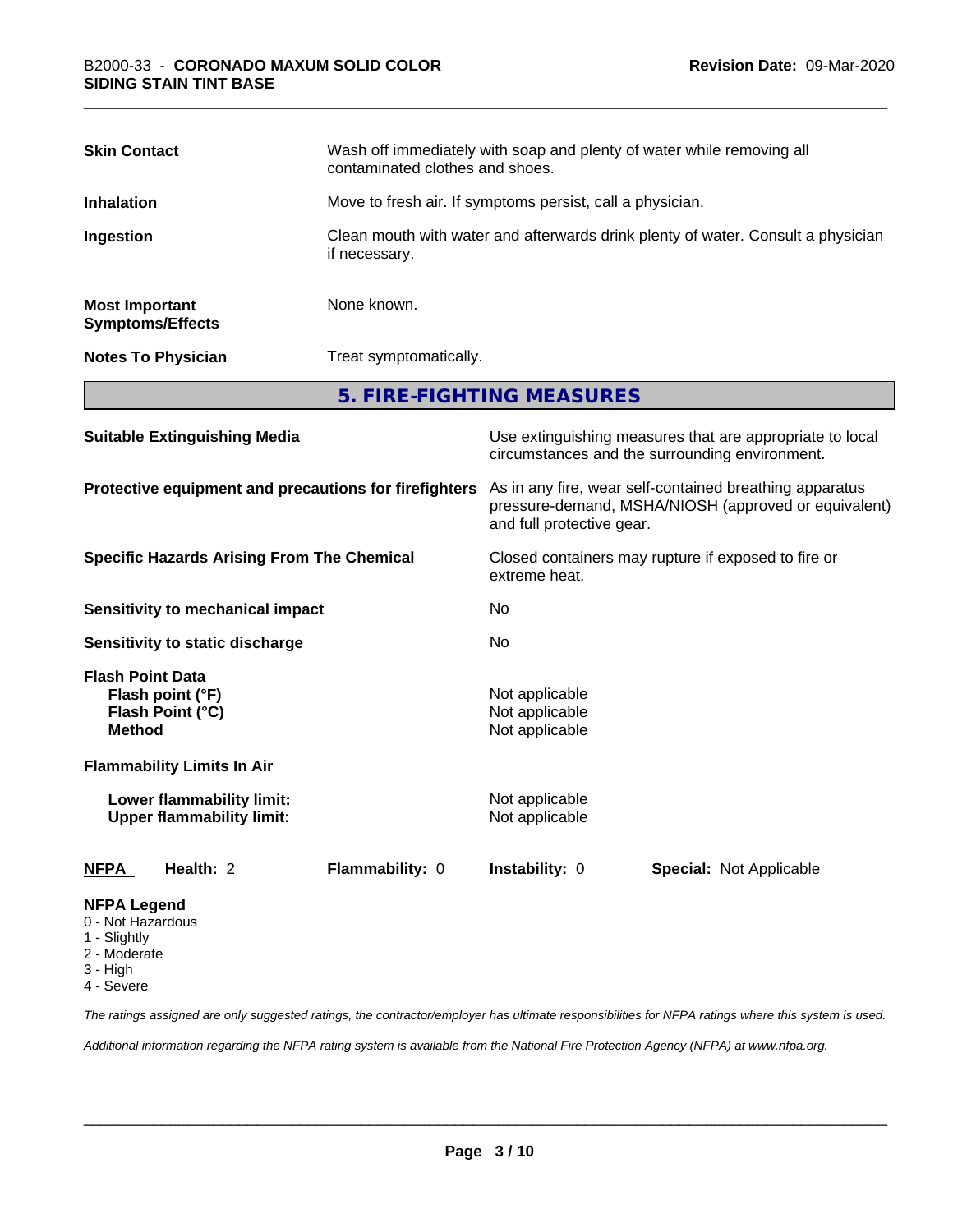|                                  | 6. ACCIDENTAL RELEASE MEASURES                                                                                                                                                   |  |  |
|----------------------------------|----------------------------------------------------------------------------------------------------------------------------------------------------------------------------------|--|--|
| <b>Personal Precautions</b>      | Avoid contact with skin, eyes and clothing. Ensure adequate ventilation.                                                                                                         |  |  |
| <b>Other Information</b>         | Prevent further leakage or spillage if safe to do so.                                                                                                                            |  |  |
| <b>Environmental precautions</b> | See Section 12 for additional Ecological Information.                                                                                                                            |  |  |
| <b>Methods for Cleaning Up</b>   | Soak up with inert absorbent material. Sweep up and shovel into suitable<br>containers for disposal.                                                                             |  |  |
|                                  | 7. HANDLING AND STORAGE                                                                                                                                                          |  |  |
| Handling                         | Avoid contact with skin, eyes and clothing. Avoid breathing vapors, spray mists or<br>sanding dust. In case of insufficient ventilation, wear suitable respiratory<br>equipment. |  |  |
| <b>Storage</b>                   | Keep container tightly closed. Keep out of the reach of children.                                                                                                                |  |  |
| <b>Incompatible Materials</b>    | No information available                                                                                                                                                         |  |  |
|                                  |                                                                                                                                                                                  |  |  |

**6. ACCIDENTAL RELEASE MEASURES**

**8. EXPOSURE CONTROLS/PERSONAL PROTECTION**

#### **Exposure Limits**

| <b>Chemical name</b> | <b>OSHA PEL</b><br><b>ACGIH TLV</b>               |                            |
|----------------------|---------------------------------------------------|----------------------------|
| Titanium dioxide     | TWA: $10 \text{ mg/m}^3$                          | 15 mg/m $3$ - TWA          |
| Diatomaceous earth   | N/E                                               |                            |
|                      |                                                   | 20 mppcf - TWA             |
| Zinc oxide           | STEL: 10 mg/m <sup>3</sup> respirable particulate | $5 \text{ mg/m}^3$ - TWA   |
|                      | matter                                            | 15 mg/m <sup>3</sup> - TWA |
|                      | TWA: 2 mg/m <sup>3</sup> respirable particulate   |                            |
|                      | matter                                            |                            |

#### **Legend**

ACGIH - American Conference of Governmental Industrial Hygienists Exposure Limits OSHA - Occupational Safety & Health Administration Exposure Limits N/E - Not Established

| Ensure adequate ventilation, especially in confined areas.                                                                                                                                                                                                                                                                                                          |  |  |
|---------------------------------------------------------------------------------------------------------------------------------------------------------------------------------------------------------------------------------------------------------------------------------------------------------------------------------------------------------------------|--|--|
|                                                                                                                                                                                                                                                                                                                                                                     |  |  |
| Safety glasses with side-shields.                                                                                                                                                                                                                                                                                                                                   |  |  |
| Protective gloves and impervious clothing.                                                                                                                                                                                                                                                                                                                          |  |  |
| Use only with adequate ventilation. In operations where exposure limits are<br>exceeded, use a NIOSH approved respirator that has been selected by a<br>technically qualified person for the specific work conditions. When spraying the<br>product or applying in confined areas, wear a NIOSH approved respirator<br>specified for paint spray or organic vapors. |  |  |
| Avoid contact with skin, eyes and clothing. Remove and wash contaminated<br>clothing before re-use. Wash thoroughly after handling.                                                                                                                                                                                                                                 |  |  |
|                                                                                                                                                                                                                                                                                                                                                                     |  |  |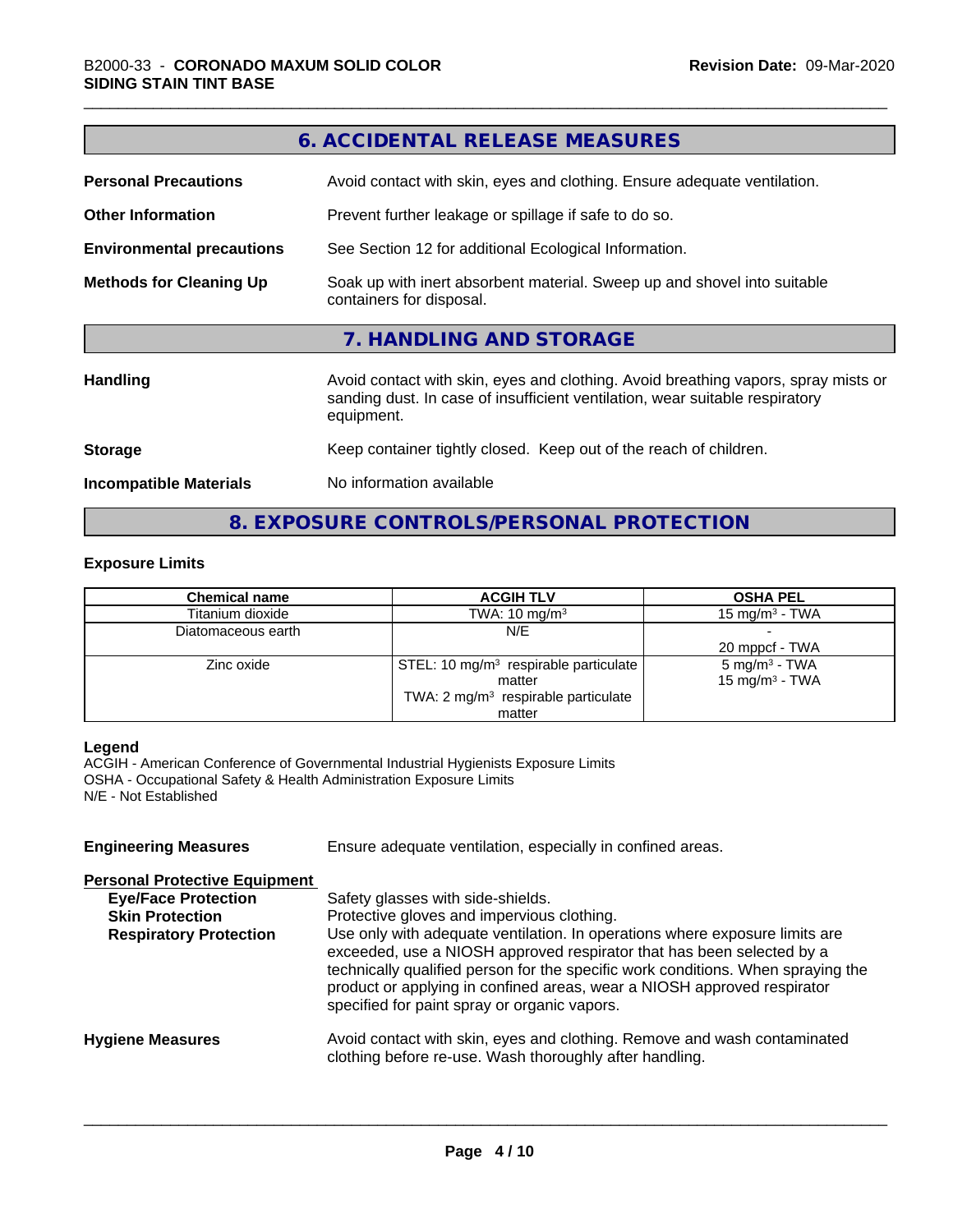# **9. PHYSICAL AND CHEMICAL PROPERTIES**

**Appearance** liquid **Odor** little or no odor **Odor Threshold No information available No information available Density (lbs/gal)** 10.6 - 10.7 **Specific Gravity** 1.27 - 1.29 **pH** No information available **Viscosity (cps)** No information available **Solubility(ies)** No information available **Water solubility**<br> **Evaporation Rate**<br> **Evaporation Rate**<br> **Evaporation Rate Vapor pressure** No information available **Vapor density**<br> **We Solids** (*We Solids* ) and the setting of the setting of the setting of the setting of the setting of the setting of the setting of the setting of the setting of the setting of the setting of the setti **Wt. % Solids** 40 - 50<br> **Vol. % Solids** 25 - 35 **Vol. % Solids Wt.** % Volatiles 50 - 60 **Vol. % Volatiles** 65 - 75 **VOC Regulatory Limit (g/L)** <250 **Boiling Point (°F)** 212 **Boiling Point (°C)** 100 **Freezing point (°F)** 32 **Freezing Point (°C)** 0 **Flash point (°F)**<br> **Flash Point (°C)**<br> **Flash Point (°C)**<br> **Not** applicable **Flash Point (°C) Method**<br> **Flammability (solid, gas)**<br> **Example 2018** Not applicable **Flammability** (solid, gas) **Upper flammability limit:**<br> **Lower flammability limit:**<br>
Not applicable<br>
Not applicable **Lower flammability limit:**<br> **Autoignition Temperature (°F)** Not applicable have not available **Autoignition Temperature (°F) Autoignition Temperature (°C)** No information available **Decomposition Temperature (°F)** No information available **Decomposition Temperature (°C)** No information available **Partition coefficient Contract Community No information available** 

**Evaporation Rate** No information available

# **10. STABILITY AND REACTIVITY**

| <b>Reactivity</b>                       | Not Applicable                           |
|-----------------------------------------|------------------------------------------|
| <b>Chemical Stability</b>               | Stable under normal conditions.          |
| <b>Conditions to avoid</b>              | Prevent from freezing.                   |
| <b>Incompatible Materials</b>           | No materials to be especially mentioned. |
| <b>Hazardous Decomposition Products</b> | None under normal use.                   |
| Possibility of hazardous reactions      | None under normal conditions of use.     |

#### **11. TOXICOLOGICAL INFORMATION**

#### **Product Information**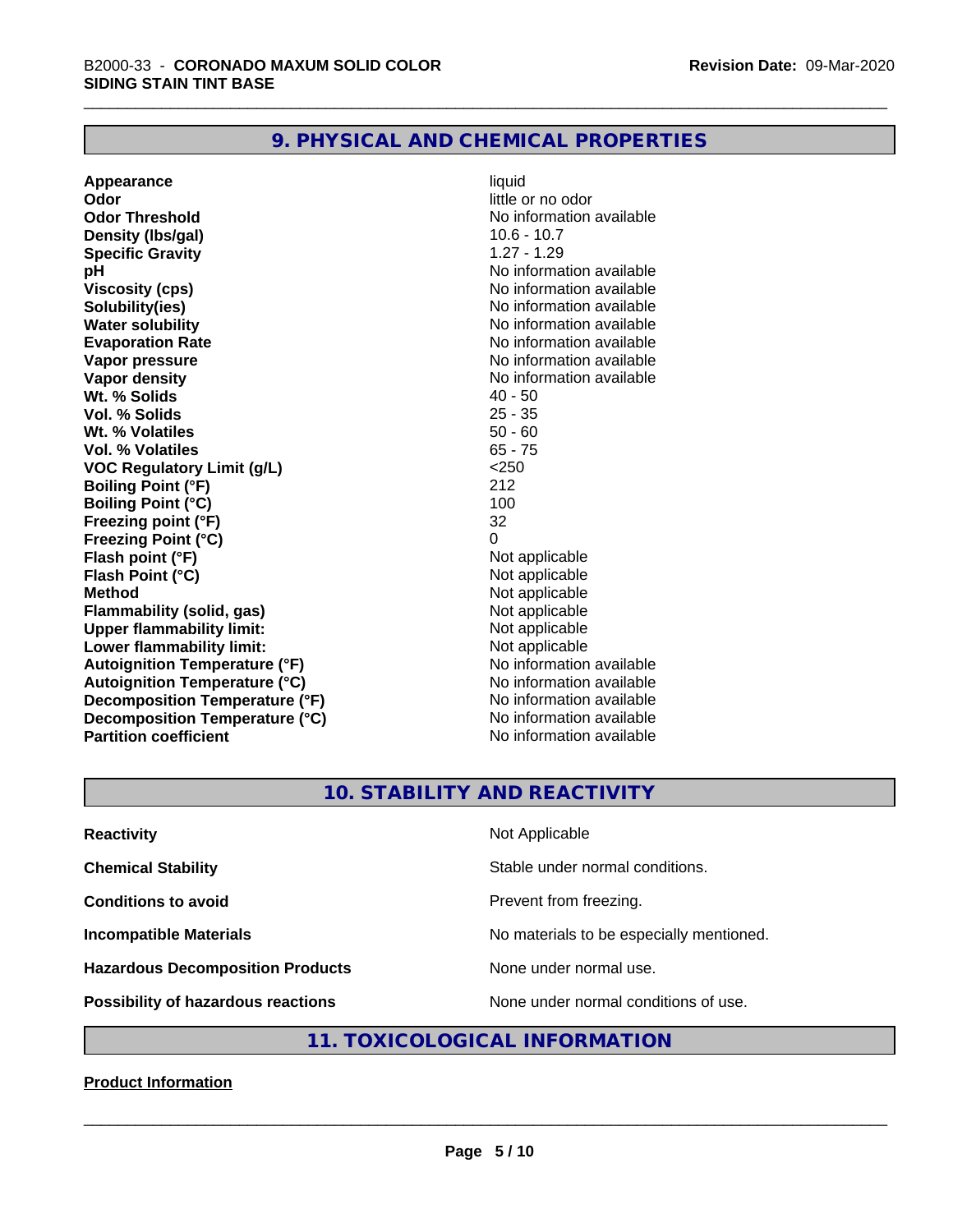| Information on likely routes of exposure |                                                                                                                 |
|------------------------------------------|-----------------------------------------------------------------------------------------------------------------|
| <b>Principal Routes of Exposure</b>      | Eye contact, skin contact and inhalation.                                                                       |
| <b>Acute Toxicity</b>                    |                                                                                                                 |
| <b>Product Information</b>               | No information available                                                                                        |
|                                          | Symptoms related to the physical, chemical and toxicological characteristics                                    |
| <b>Symptoms</b>                          | No information available                                                                                        |
|                                          | Delayed and immediate effects as well as chronic effects from short and long-term exposure                      |
| Eye contact                              | May cause slight irritation.                                                                                    |
| <b>Skin contact</b>                      | Substance may cause slight skin irritation. Prolonged or repeated contact may dry<br>skin and cause irritation. |
| <b>Inhalation</b>                        | May cause irritation of respiratory tract.                                                                      |
| Ingestion                                | Ingestion may cause gastrointestinal irritation, nausea, vomiting and diarrhea.                                 |
| <b>Sensitization</b>                     | No information available                                                                                        |
| <b>Neurological Effects</b>              | No information available.                                                                                       |
| <b>Mutagenic Effects</b>                 | Suspected of causing genetic defects.                                                                           |
| <b>Reproductive Effects</b>              | May damage fertility or the unborn child.                                                                       |
| <b>Developmental Effects</b>             | No information available.                                                                                       |
| <b>Target organ effects</b>              | No information available.                                                                                       |
| <b>STOT - single exposure</b>            | No information available.                                                                                       |
| <b>STOT - repeated exposure</b>          | No information available.                                                                                       |
| <b>Other adverse effects</b>             | No information available.                                                                                       |
| <b>Aspiration Hazard</b>                 | No information available                                                                                        |

#### **Numerical measures of toxicity**

**The following values are calculated based on chapter 3.1 of the GHS document**

| ATEmix (oral)   | 45402 mg/kg  |
|-----------------|--------------|
| ATEmix (dermal) | 465392 mg/kg |

#### **Component Information**

| Chemical name                                                                                 | Oral LD50                                    | Dermal LD50                                                                        | Inhalation LC50 |
|-----------------------------------------------------------------------------------------------|----------------------------------------------|------------------------------------------------------------------------------------|-----------------|
| Titanium dioxide<br>13463-67-7                                                                | $> 10000$ mg/kg (Rat)                        |                                                                                    |                 |
| Propylene glycol<br>$57 - 55 - 6$                                                             | $= 20$ g/kg (Rat)                            | $= 20800$ mg/kg (Rabbit)                                                           |                 |
| Zinc oxide<br>1314-13-2                                                                       | $>$ 5000 mg/kg (Rat)                         |                                                                                    |                 |
| Propanoic acid, 2-methyl-,<br>monoester with<br>2,2,4-trimethyl-1,3-pentanediol<br>25265-77-4 | $=$ 3200 mg/kg (Rat)                         | $> 15200$ mg/kg (Rat)                                                              |                 |
| Sodium C14-C16 olefin sulfonate<br>68439-57-6                                                 | $= 2220$ mg/kg (Rat)                         | > 740 mg/kg (Rabbit)                                                               |                 |
| Carbamic acid,<br>1H-benzimidazol-2-yl-, methyl ester<br>10605-21-7                           | $>$ 5050 mg/kg (Rat)<br>$= 6400$ mg/kg (Rat) | 10000 mg/kg (Rabbit) = $2$ g/kg<br>$\text{Rat}$ ) = 8500 mg/kg ( $\text{Rabbit}$ ) |                 |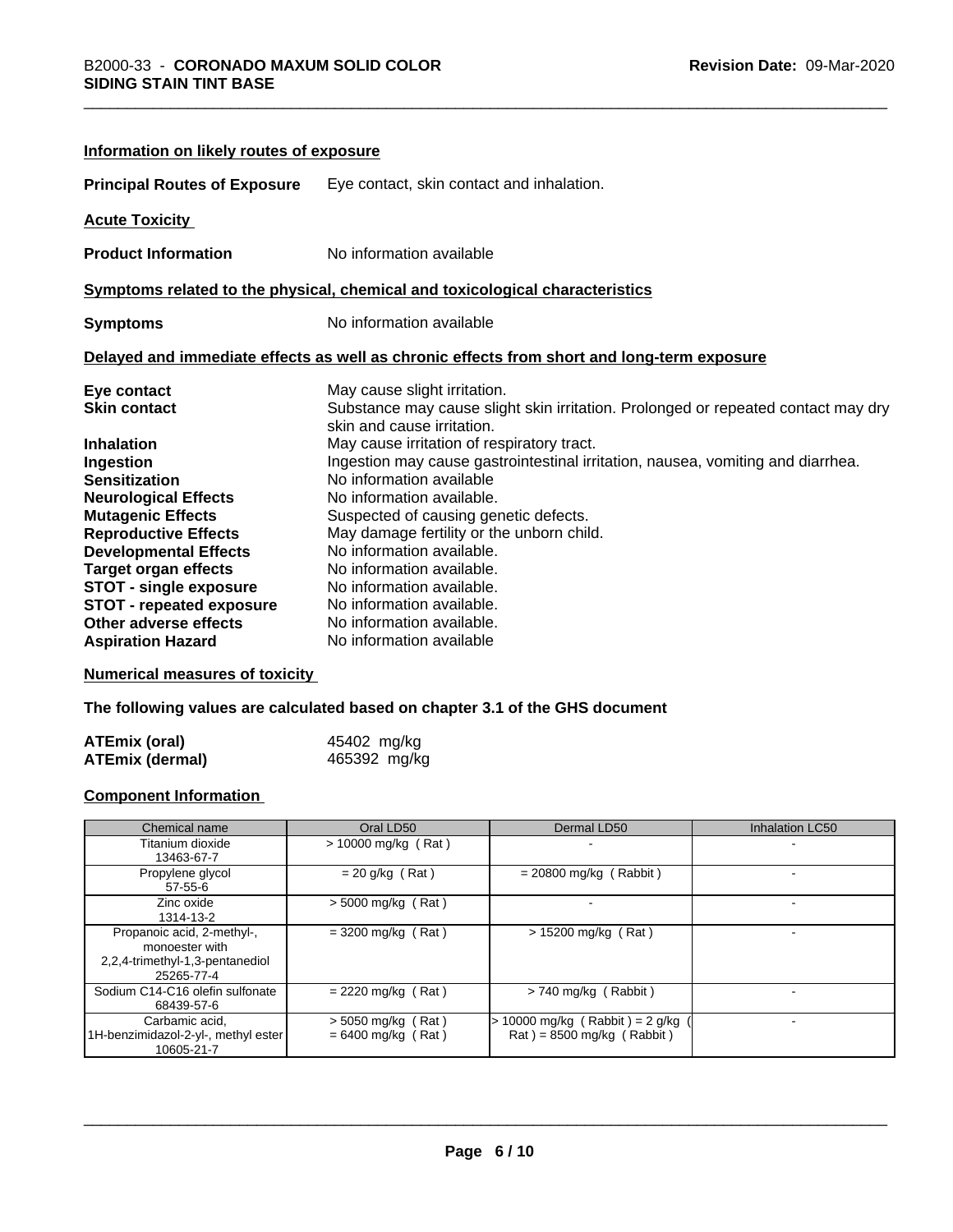#### **Chronic Toxicity**

#### **Carcinogenicity**

*The information below indicateswhether each agency has listed any ingredient as a carcinogen:.*

| <b>Chemical</b><br>name    | <b>IARC</b>                    | <b>NTP</b> | OSHA   |
|----------------------------|--------------------------------|------------|--------|
|                            | . .<br>2B<br>Human<br>Possible |            | Listed |
| .<br>. dioxide<br>⊺itanium | Carcinogen                     |            |        |

• Although IARC has classified titanium dioxide as possibly carcinogenic to humans (2B), their summary concludes: "No significant exposure to titanium dioxide is thought to occur during the use of products in which titanium dioxide is bound to other materials, such as paint."

#### **Legend**

IARC - International Agency for Research on Cancer NTP - National Toxicity Program OSHA - Occupational Safety & Health Administration

**12. ECOLOGICAL INFORMATION**

#### **Ecotoxicity Effects**

The environmental impact of this product has not been fully investigated.

#### **Product Information**

#### **Acute Toxicity to Fish**

No information available

#### **Acute Toxicity to Aquatic Invertebrates**

No information available

#### **Acute Toxicity to Aquatic Plants**

No information available

#### **Persistence / Degradability**

No information available.

#### **Bioaccumulation**

There is no data for this product.

#### **Mobility in Environmental Media**

No information available.

#### **Ozone**

No information available

#### **Component Information**

#### **Acute Toxicity to Fish**

Titanium dioxide  $LC50:$  > 1000 mg/L (Fathead Minnow - 96 hr.) Propylene glycol \_\_\_\_\_\_\_\_\_\_\_\_\_\_\_\_\_\_\_\_\_\_\_\_\_\_\_\_\_\_\_\_\_\_\_\_\_\_\_\_\_\_\_\_\_\_\_\_\_\_\_\_\_\_\_\_\_\_\_\_\_\_\_\_\_\_\_\_\_\_\_\_\_\_\_\_\_\_\_\_\_\_\_\_\_\_\_\_\_\_\_\_\_ LC50: 710 mg/L (Fathead Minnow - 96 hr.)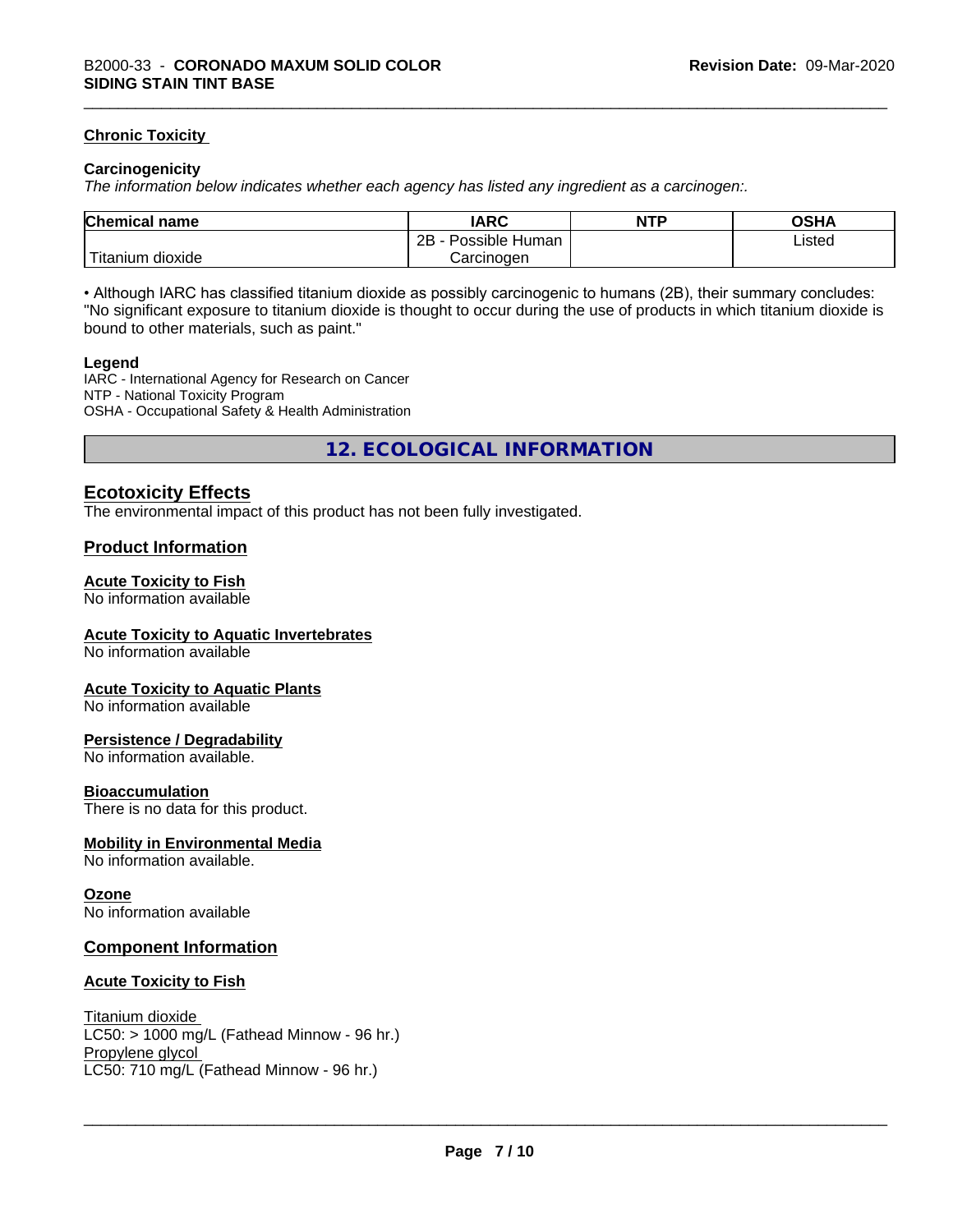| Carbamic acid, 1H-benzimidazol-2-yl-, methyl ester |  |
|----------------------------------------------------|--|
| LC50: 1.5 mg/L (Rainbow Trout - 96 hr.)            |  |

#### **Acute Toxicity to Aquatic Invertebrates**

#### Propylene glycol

EC50: > 10000 mg/L (Daphnia magna - 24 hr.) Carbamic acid, 1H-benzimidazol-2-yl-, methyl ester LC50: 0.22 mg/L (water flea - 48 hr.)

#### **Acute Toxicity to Aquatic Plants**

No information available

**13. DISPOSAL CONSIDERATIONS Waste Disposal Method** Dispose of in accordance with federal, state, and local regulations. Local requirements may vary, consult your sanitation department or state-designated environmental protection agency for more disposal options. **14. TRANSPORT INFORMATION DOT** Not regulated **ICAO / IATA** Not regulated **IMDG / IMO** Not regulated **15. REGULATORY INFORMATION**

#### **International Inventories**

| <b>TSCA: United States</b> | Yes - All components are listed or exempt. |
|----------------------------|--------------------------------------------|
| <b>DSL: Canada</b>         | Yes - All components are listed or exempt. |

## **Federal Regulations**

| SARA 311/312 hazardous categorization |     |  |
|---------------------------------------|-----|--|
| Acute health hazard                   | Nο  |  |
| Chronic Health Hazard                 | Yes |  |
| Fire hazard                           | Nο  |  |
| Sudden release of pressure hazard     | Nο  |  |
| <b>Reactive Hazard</b>                | No  |  |

### **SARA 313**

Section 313 of Title III of the Superfund Amendments and Reauthorization Act of 1986 (SARA). This product contains a chemical or chemicals which are subject to the reporting requirements of the Act and Title 40 of the Code of Federal Regulations, Part 372: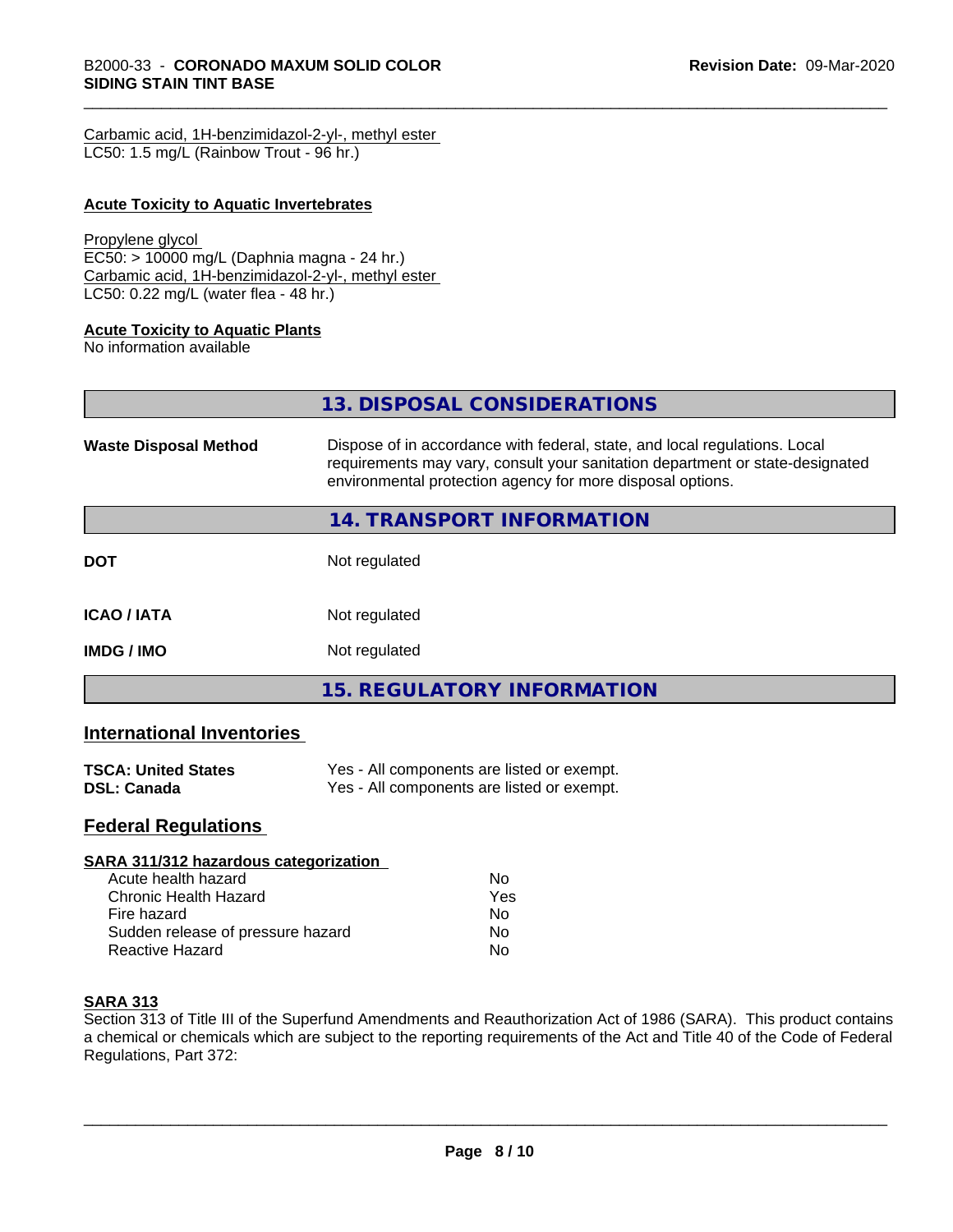| Chemical name | <b>CAS No.</b> | Weiaht-% | <b>CERCLA/SARA 313</b><br>(de minimis concentration) |
|---------------|----------------|----------|------------------------------------------------------|
| Zinc oxide    | 1314-13-2      |          |                                                      |

#### **Clean Air Act,Section 112 Hazardous Air Pollutants (HAPs) (see 40 CFR 61)** This product contains the following HAPs:

*None*

# **US State Regulations**

#### **California Proposition 65**

**AVIMARNING:** Cancer and Reproductive Harm– www.P65warnings.ca.gov

#### **State Right-to-Know**

| <b>Chemical name</b>                  | <b>Massachusetts</b> | <b>New Jersey</b> | Pennsylvania |
|---------------------------------------|----------------------|-------------------|--------------|
| Titanium dioxide                      |                      |                   |              |
| Diatomaceous earth                    |                      |                   |              |
| Zinc oxide                            |                      |                   |              |
| Carbamic acid, 1H-benzimidazol-2-yl-, |                      |                   |              |
| methyl ester                          |                      |                   |              |

#### **Legend**

X - Listed

# **16. OTHER INFORMATION**

| HMIS | Health: $2^*$ | <b>Flammability: 0</b> | <b>Reactivity: 0</b> | PPE: - |
|------|---------------|------------------------|----------------------|--------|
|      |               |                        |                      |        |

#### **HMIS Legend**

- 0 Minimal Hazard
- 1 Slight Hazard
- 2 Moderate Hazard
- 3 Serious Hazard
- 4 Severe Hazard
- Chronic Hazard
- X Consult your supervisor or S.O.P. for "Special" handling instructions.

*Note: The PPE rating has intentionally been left blank. Choose appropriate PPE that will protect employees from the hazards the material will present under the actual normal conditions of use.*

*Caution: HMISÒ ratings are based on a 0-4 rating scale, with 0 representing minimal hazards or risks, and 4 representing significant hazards or risks. Although HMISÒ ratings are not required on MSDSs under 29 CFR 1910.1200, the preparer, has chosen to provide them. HMISÒ ratings are to be used only in conjunction with a fully implemented HMISÒ program by workers who have received appropriate HMISÒ training. HMISÒ is a registered trade and service mark of the NPCA. HMISÒ materials may be purchased exclusively from J. J. Keller (800) 327-6868.*

 **WARNING!** If you scrape, sand, or remove old paint, you may release lead dust. LEAD IS TOXIC. EXPOSURE TO LEAD DUST CAN CAUSE SERIOUS ILLNESS, SUCH AS BRAIN DAMAGE, ESPECIALLY IN CHILDREN. PREGNANT WOMEN SHOULD ALSO AVOID EXPOSURE.Wear a NIOSH approved respirator to control lead